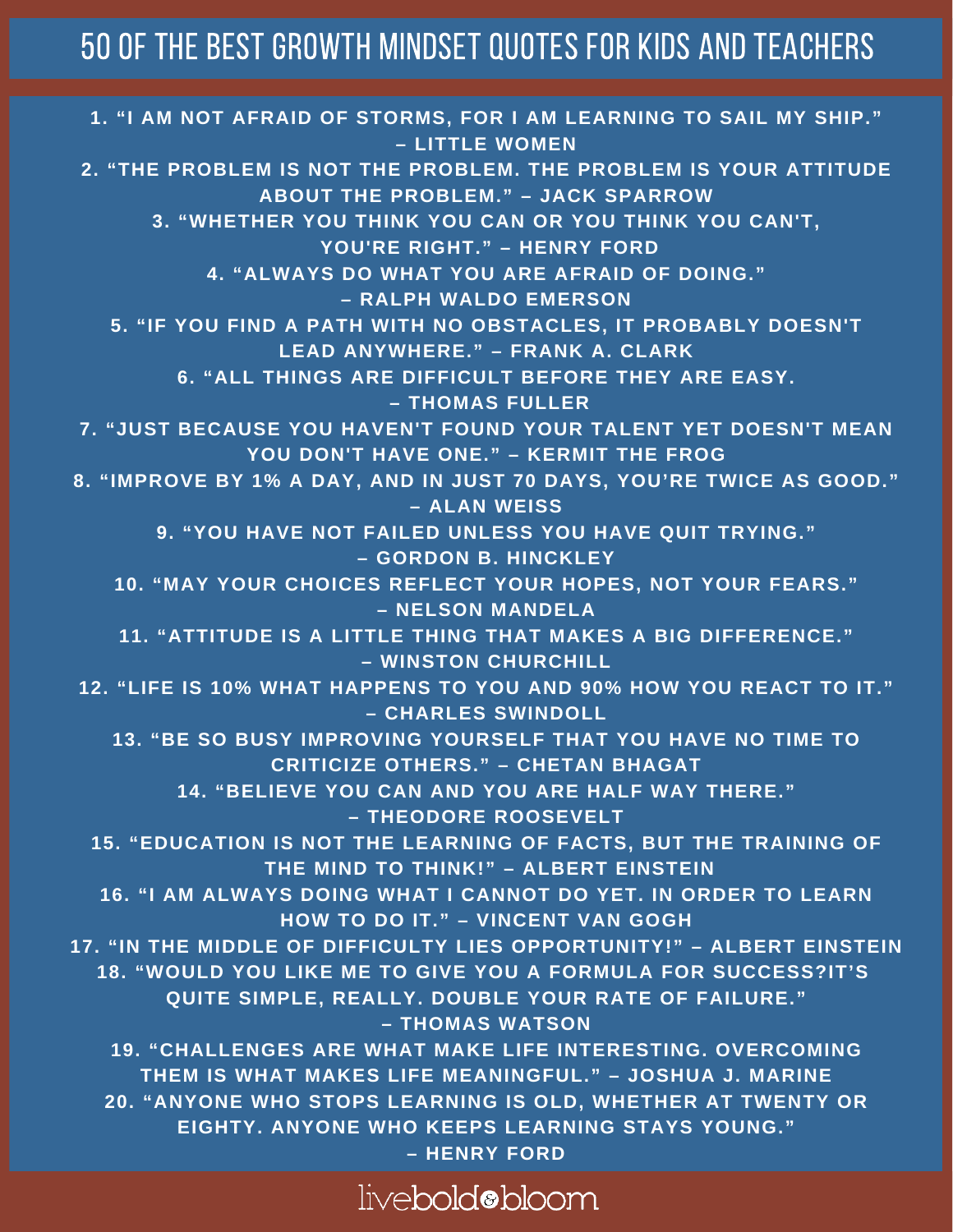## 50 Of The Best Growth Mindset Quotes For Kids And Teachers

**21. "DON'T BE TOO TIMID AND SQUEAMISH ABOUT YOUR ACTIONS. ALL LIFE IS AN EXPERIMENT." – RALPH WALDO EMERSON 22. "THE GREATEST MISTAKE YOU CAN MAKE IN LIFE IS TO BE CONTINUALLY FEARING YOU WILL MAKE A MISTAKE." – ELBERT HUBBARD 23. "YOU CAN ACHIEVE ANYTHING YOU WANT IN LIFE IF YOU HAVE THE COURAGE TO DREAM IT, THE INTELLIGENCE TO MAKE A REALISTIC PLAN, AND THE WILL TO SEE THAT PLAN THROUGH TO THE END." – SIDNEY A. FRIEDMAN 24. "IF YOU SHOOT FOR THE STARS AND HIT THE MOON, IT'S OK. BUT YOU'VE GOT TO SHOOT FOR SOMETHING. A LOT OF PEOPLE DON'T EVEN SHOOT." – CONFUCIUS 25. "SUCCESS IS THE ABILITY TO GO FROM ONE FAILURE TO ANOTHER WITH NO LOSS OF ENTHUSIASM." – WINSTON CHURCHILL 26. "TWENTY YEARS FROM NOW YOU WILL BE MORE DISAPPOINTED BY THE THINGS YOU DID NOT DO THAN BY THE ONES YOU DID." – MARK TWAIN 27. "THE PROBLEM HUMAN BEINGS FACE IS NOT THAT WE AIM TOO HIGH AND FAIL, BUT THAT WE AIM TOO LOW AND SUCCEED." – MICHELANGELO 28. "IT DOES NOT MATTER HOW SLOWLY YOU GO SO LONG AS YOU DO NOT STOP." – CONFUCIUS 29. "WE FIND COMFORT AMONG THOSE WHO AGREE WITH US, AND GROWTH AMONG THOSE WHO DON'T." – FRANK A. CLARK 30. "VISION IS NOT ENOUGH. IT MUST BE COMBINED WITH VENTURE. IT IS NOT ENOUGH TO STARE UP THE STEPS; WE MUST ALSO STEP UP THE STAIRS."**

**– VACLAC HAVEL**

**31. "THE VERY BEST THING YOU CAN DO FOR THE WHOLE WORLD IS TO MAKE THE MOST OF YOURSELF." – WALLACE WATTLES**

**32. "TREAT A MAN AS HE IS AND HE WILL REMAIN AS HE IS. TREAT A MAN AS HE CAN AND SHOULD BE AND HE WILL BECOME AS HE CAN AND SHOULD BE." – J. W. GOETHE**

**33. "THINGS DON'T GO WRONG AND BREAK YOUR HEART SO YOU CAN**

**BECOME BITTER AND GIVE UP. THEY HAPPEN TO BREAK YOU DOWN AND**

**BUILD YOU UP SO YOU CAN BE ALL THAT YOU WERE INTENDED TO BE."**

**– SAMUEL JOHNSON**

**34. "HISTORY HAS DEMONSTRATED THAT THE MOST NOTABLE WINNERS USUALLY ENCOUNTERED HEARTBREAKING OBSTACLES BEFORE THEY TRIUMPHED. THEY WON BECAUSE THEY REFUSED TO BECOME DISCOURAGED BY THEIR DEFEATS." – B.C. FORBES 35. "DON'T WORRY ABOUT FAILURE. WORRY ABOUT THE CHANCES YOU MISS WHEN YOU DON'T EVEN TRY." – SHERMAN FINESILVER**

## livebold@bloom